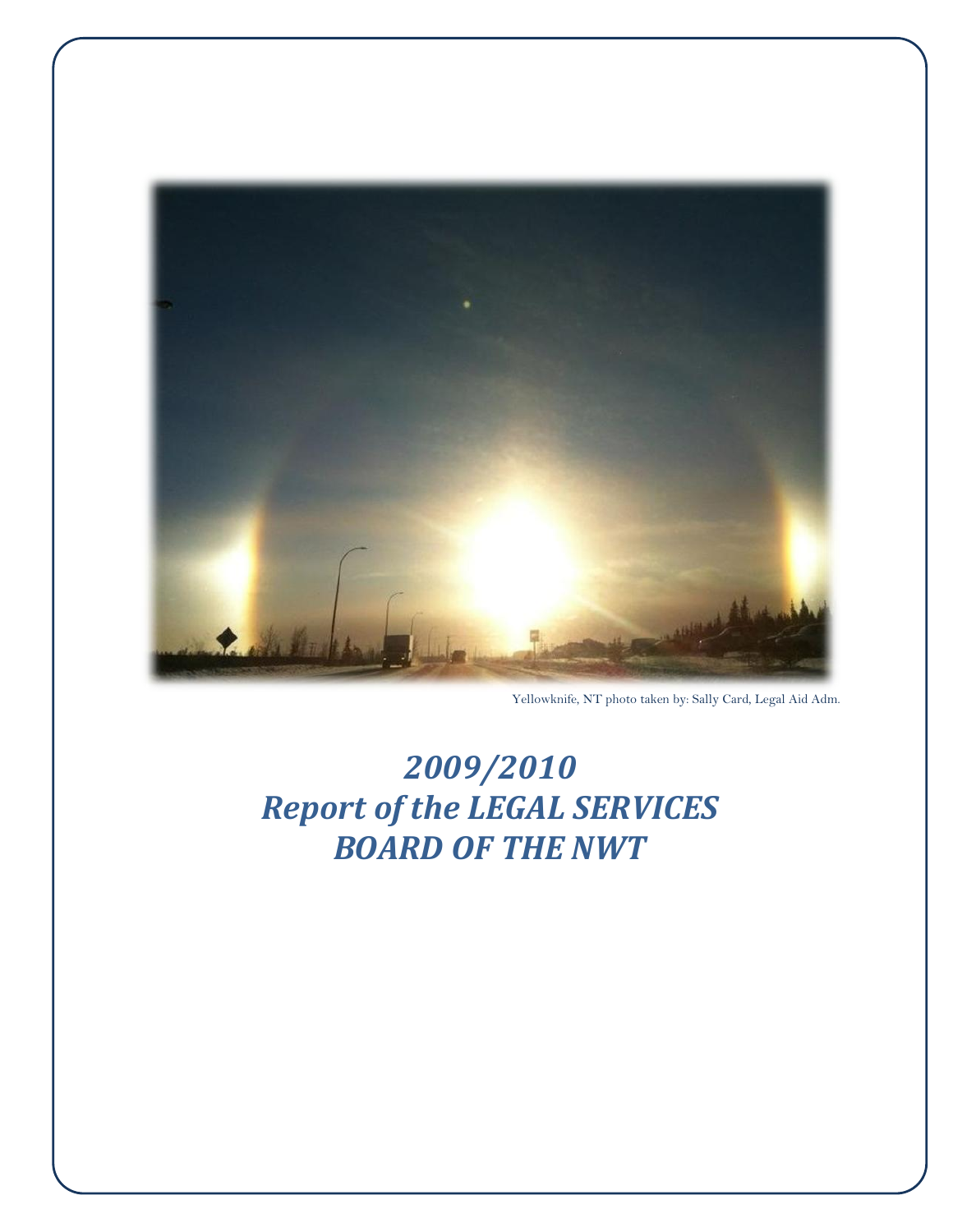# TABLE OF CONTENTS

| Message from the Board                      | 1              |
|---------------------------------------------|----------------|
| The Board of Directors                      | $\overline{2}$ |
| <b>Legal Services Board</b>                 | 3              |
| <b>Organizational Structure</b>             | 4              |
| Court Worker Program                        | 5              |
| Public Legal Education and Information      | 6              |
| Legal Aid Coverage                          | $\overline{7}$ |
| <b>Financial Eligibility</b>                | 9              |
| Legal Aid Assignments                       | 10             |
| <b>Legal Services Clinics</b>               | 11             |
| Appeals                                     | 11             |
| Administration and Finance                  | 12             |
| 2009/2010 Financial Report                  | 14             |
| 2009/2010 Statistical Reports               | 15             |
| <b>Office Locations and Contact Numbers</b> | 18             |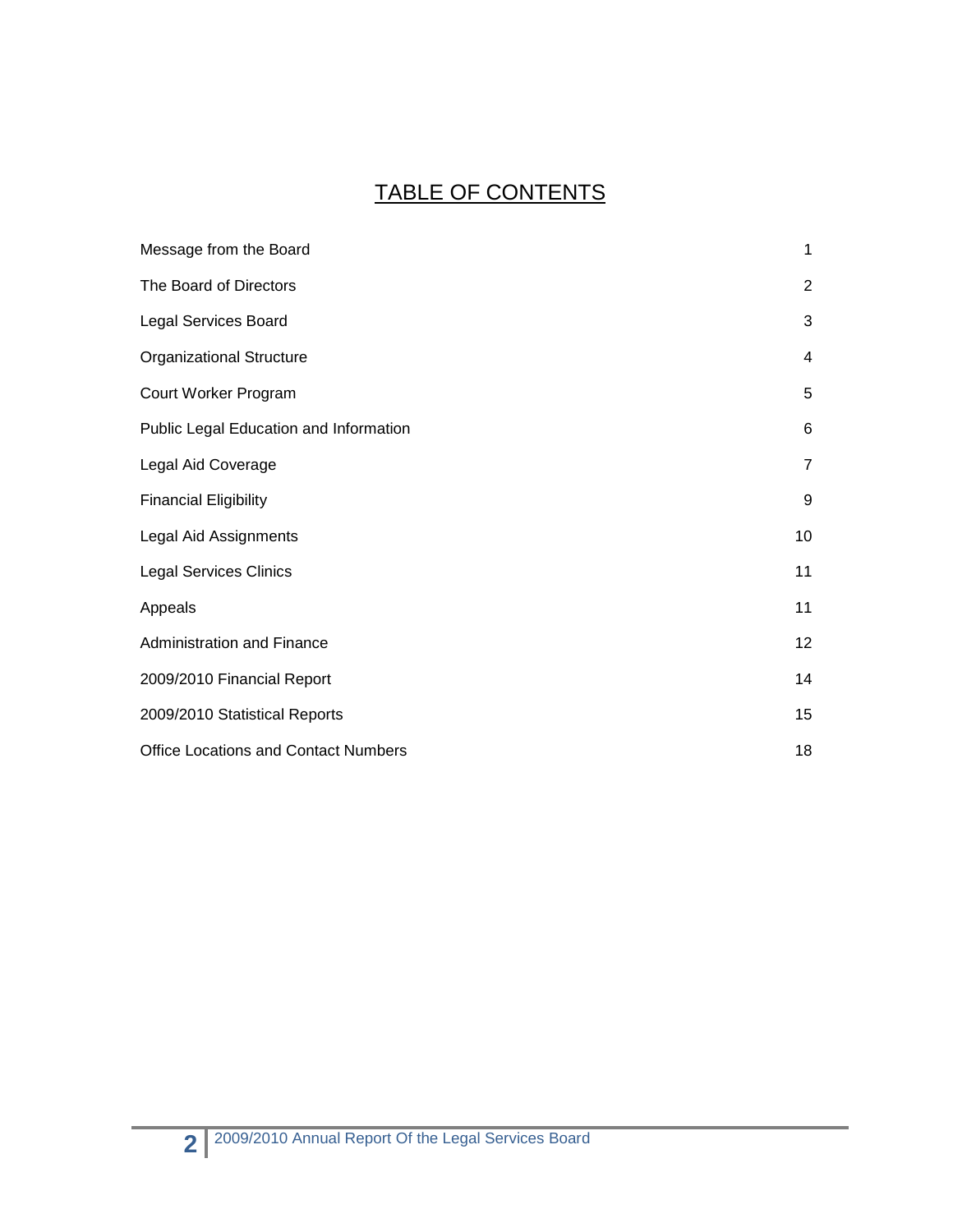## **MESSAGE FROM THE BOARD**

Despite shortages of lawyers in the family law area and a developing shortage of criminal lawyers, the Board has maintained its high level of service in both areas of the law. Much of this has been due to the ongoing and committed work of our staff lawyers who are prepared to carry on with large volumes of work and to accept files on short notice. The Board is pleased to announce that additional funding has been made available from the GNWT which will allow for the expansion of the staff lawyer program and the establishment of a new clinic in Yellowknife. The Board expects this to only improve the services it can offer to the public.

The Board has continued to assist in the development of the NWT bar by providing articling positions to law graduates and is proud to be assisting, with the Department of Justice, with the final stage in the legal education of some of our northern aboriginal law students. The Board hopes that this program will continue, that students will continue to seek articling positions in the NWT and that more will remain to establish themselves in practice in their home communities.

The Board is grateful for the ongoing support of all our administrative staff and our staff lawyers without whom we could not provide the quality of services to which we aspire.

Ron Holtorf **Chair**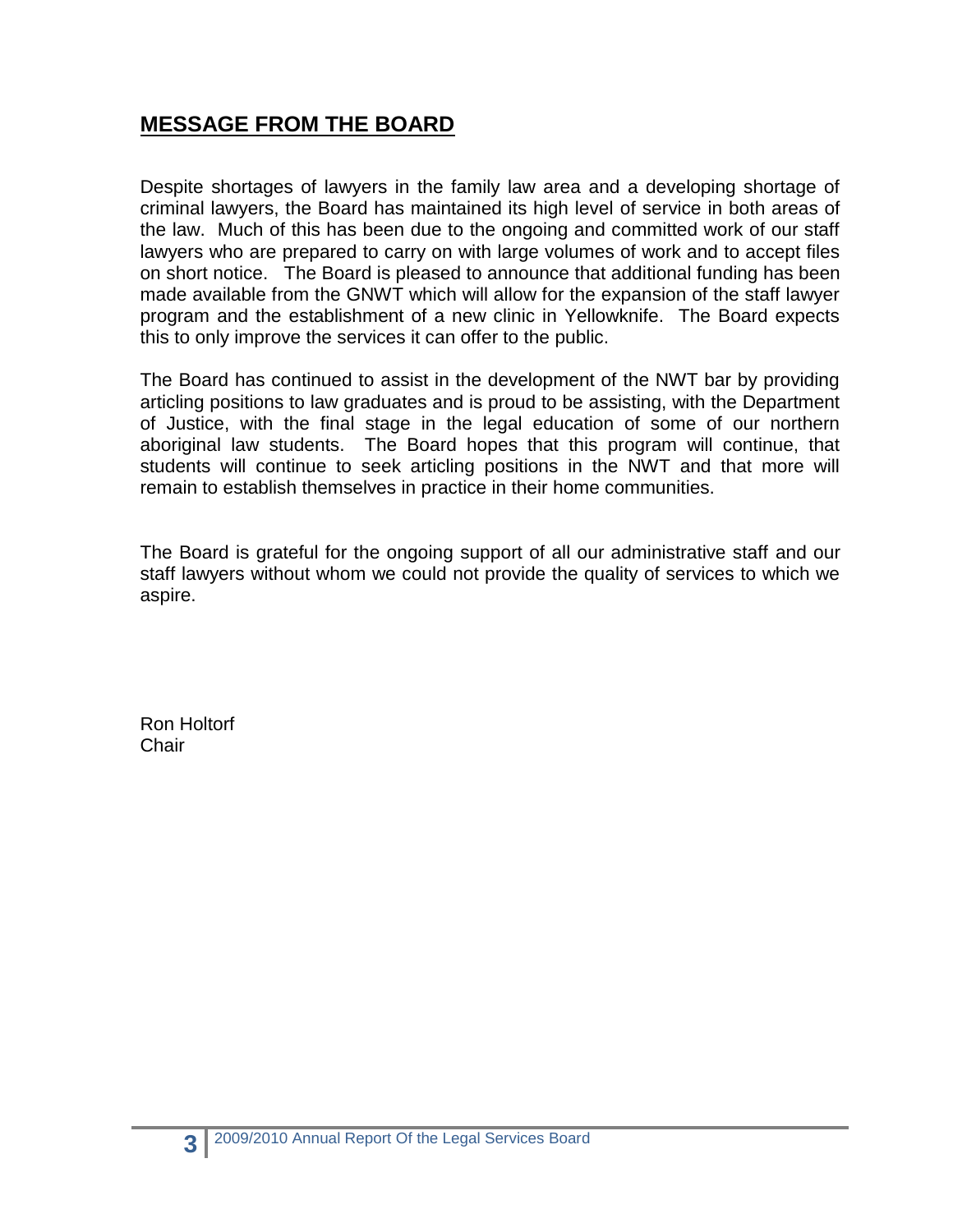# **THE BOARD OF DIRECTORS**

#### **Board Members**

The Minister of Justice appoints members of the Board of Directors in accordance with section 3 of the *Legal Services Act*. The *Act* provides for representation on both a regional and interest basis. By convention the various regions are represented on the Board. In accordance with that section, the 2009/10 Board was composed of the following:

| Ron Holtorf               | Chairperson, representing the South Slave and Deh Cho |
|---------------------------|-------------------------------------------------------|
| Mary Adele Rabesca        | Representing the Thicho and North Slave communities   |
| <b>Karan Shaner</b>       | Representing the Public Service                       |
| Louis Sebert              | <b>Representing the Law Society</b>                   |
| Sandra Suliman            | Representing the Beaufort Delta                       |
| <b>Alphonsine McNeely</b> | Representing the Sahtu                                |

### **Mandate of the Board of Directors**

The Board sets policy, makes recommendations to the Minister with respect to the hiring of the Executive Director, administers legal aid clinics, maintains a panel of private lawyers for eligible clients for criminal, family, and civil matters and hears appeals in cases where legal aid has been denied, or lawyers feel their accounts have been reduced without justification. Additional powers are prescribed under section 11 of the *Legal Services Act.*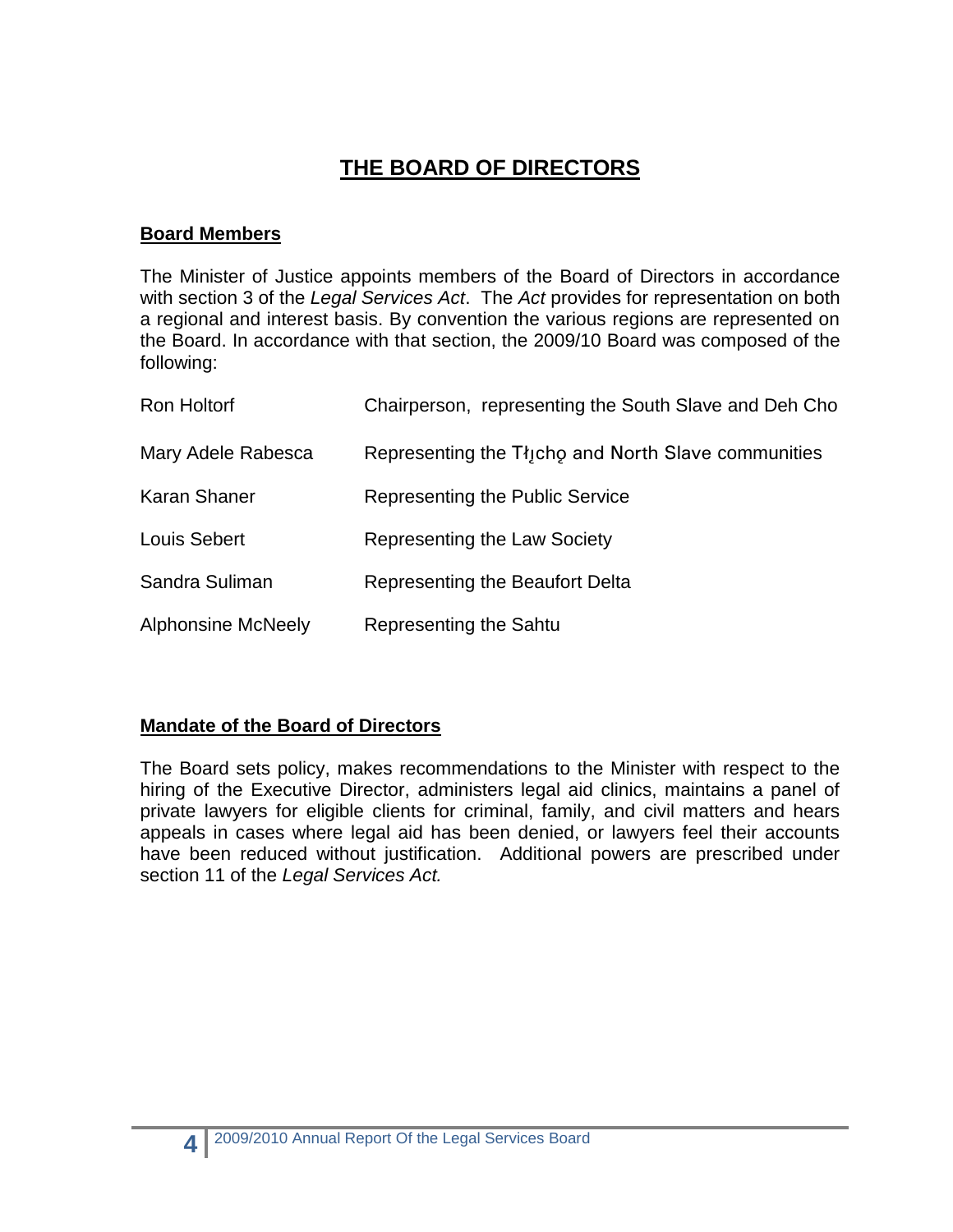# **LEGAL SERVICES BOARD**

The Government of the Northwest Territories has been responsible for providing legal since 1971. Previously, the Government of Canada was responsible for the administration of justice in the NWT. The Legal Services Board was established and given responsibility for providing legal aid, court worker services and public legal education and information services throughout the Northwest Territories.

Today, the Board operates three legal aid clinics; two clinics, one in Yellowknife and one in Inuvik, provide both family and criminal law services and a second clinic in Yellowknife provides only family law services. The clinics serve clients in all the communities in the NWT.

The Legal Services Board is established as a corporation by the *Legal Services Act,* RSNWT 1988, c. F-4. The Board reports to the Minister of Justice and is a public agency listed in Schedule A to the *Financial Administration Act,* RSNWT 1988, c. F-4. All Board employees are members of the GNWT Public Service.

### **Legislative Objectives**

The objects of the Board are set out in section 7 of the *Legal Services Act:* 

- 1. To ensure the provision of legal services to all eligible persons;
- 2. To ensure that the legal services provided and the various systems for providing those services are the best that circumstances permit; and
- 3. To develop and co-ordinate Territorial or local programs aimed at: (a) reducing and preventing the occurrence of legal problems, and (b) increasing knowledge of the law, legal processes and the administration of justice.

### **Board Meetings**

The Legal Services Board of the NWT met in Yellowknife on two occasions:

April 2, 2009 November 6, 2009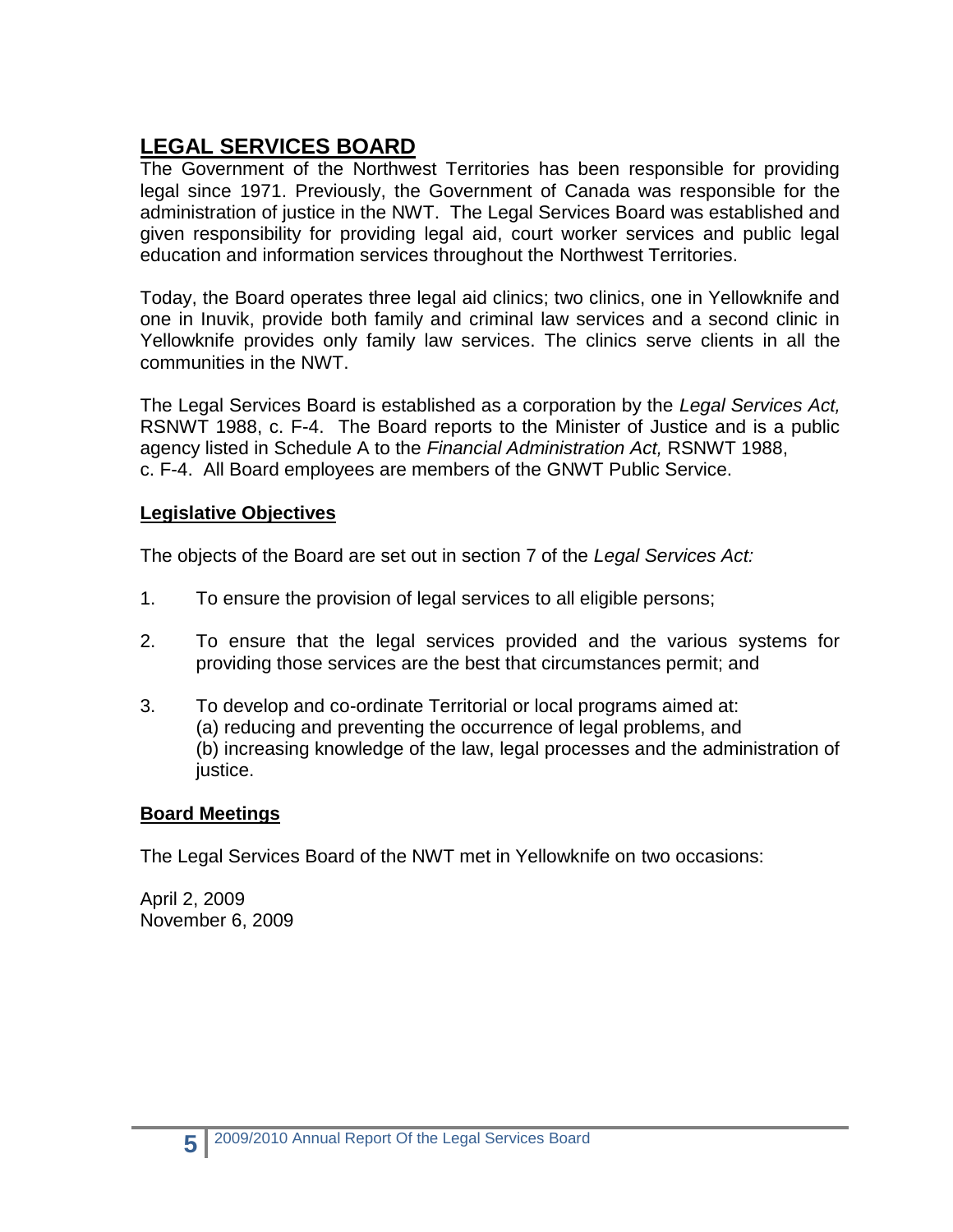# **ORGANIZATIONAL STRUCTURE**

The following organization chart reflects the structure of the Legal Services Board as of March 31, 2010.

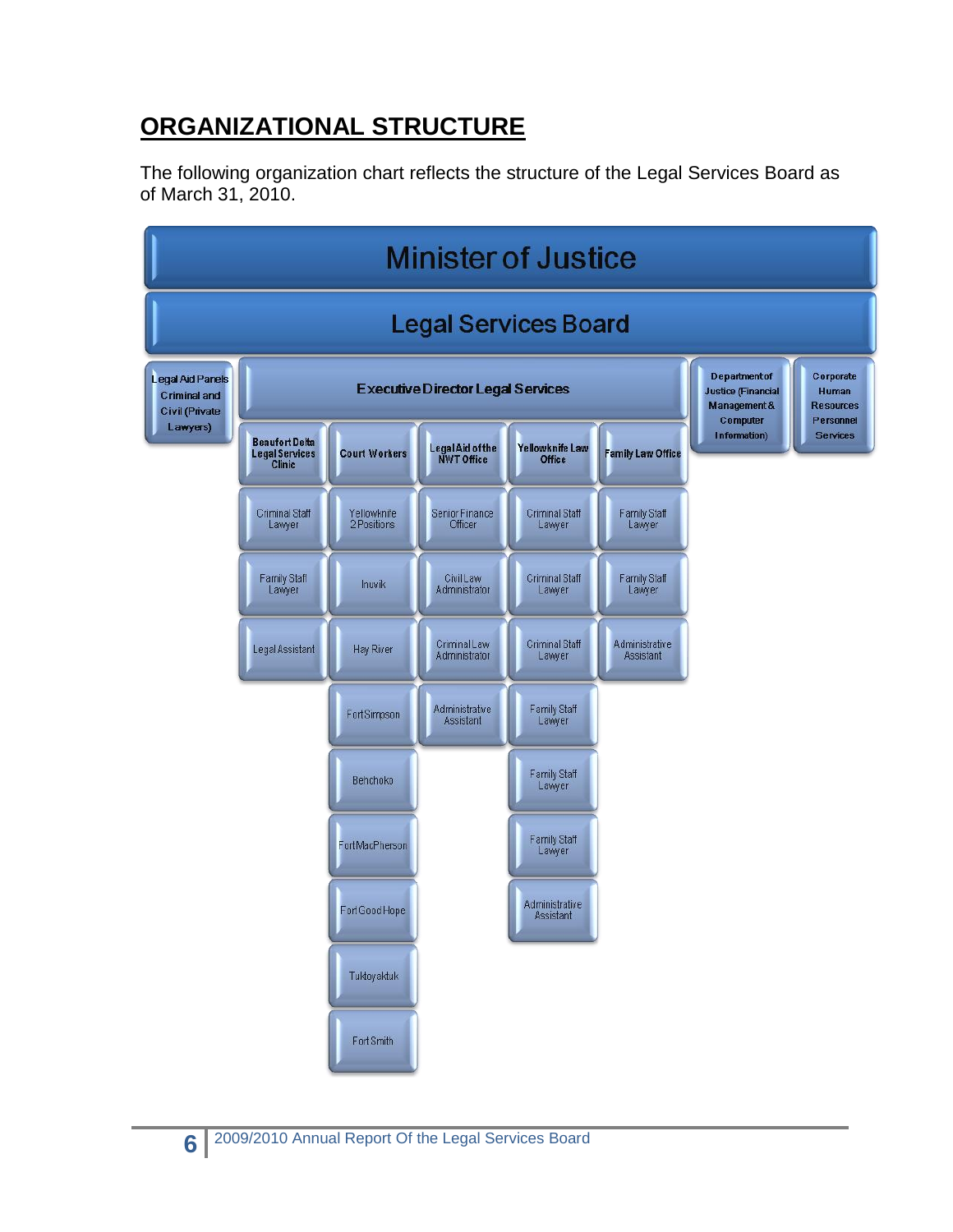# **COURT WORKER PROGRAM**

In the Northwest Territories, court workers help people who come into contact with the justice system. Their primary duty is to help clients apply for legal aid and ensure the applications and supporting documentation are provided to the Legal Aid office. Court workers also provide general information and referrals to services inside and outside the justice system. They are



Yellowknife, NT Photo taken by: Tracy Bock, Staff Lawyer

an important liaison between clients and lawyers and the justice system particularly in more remote communities which do not have the benefit of resident lawyers and where justice is accessible through the court circuit system.

Some court workers may also represent individuals without a lawyer in Justice of the Peace Court. They generally provide assistance with guilty pleas, the resulting sentencing hearings and occasionally with simple trials. They also assist legal counsel in Territorial and Youth Court by ensuring clients and witnesses attend court, helping with translation and communication, gathering information, and interviewing clients. On occasion court workers may help a client with a guilty plea and sentencing in Territorial Court.

Court workers also play a direct role in public legal education through their daily contact with clients, providing information and guidance with respect to the court system and through their referral to other services. Court workers provide legal education through their work with school classes, justice committees, and promote the program by attending at community career fairs, putting public announcements on radio and providing information at seminars and programs in their communities. Some court workers also sit on community inter-agency committees.

The Legal Services Board has eleven court workers positions in ten communities in the NWT. Ten are Board employees and one provided services under an agreement with the Hamlet of Ulukhaktok. That latter position and the position in Fort MacPherson and one in Yellowknife were vacant at the end of 2010.

The Aboriginal Court worker Program has had Federal financial support since 1978.

.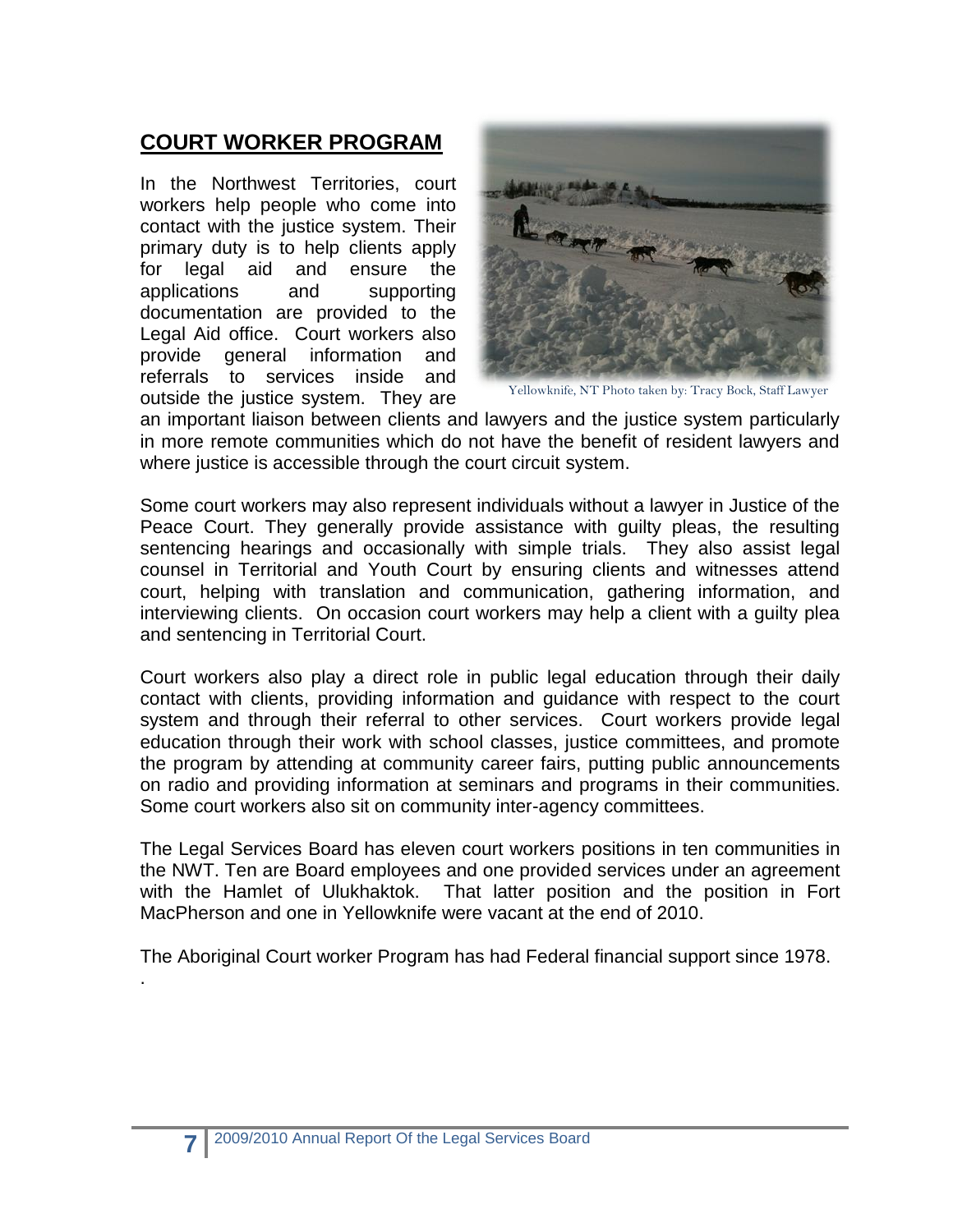# **PUBLIC LEGAL EDUCATION & INFORMATION**

The Legal Services Board is responsible for Public Legal Education and Information in the Northwest Territories. Public legal information is disseminated in a number of formal and informal ways.

The Board worked with the Department of Justice to produce the Family Law Manual which provides comprehensive information on family law matters in the NWT. The volume has been distributed widely throughout the NWT and is also available on line through the Department of Justice website. The court workers were provided training to allow them to assist people to use the book. The demand for this manual both in hardcopy and electronically has been significant.

The Board and the Department have and will continue to produce brochures based on specific topics included in the larger manual. These will also be available in French and work will be ongoing to make them available in some aboriginal languages.

Booklets providing advice on charge and arrest were produced and distributed in 2010.

People requiring general legal information are being referred to regional court workers who are able to either provide the information required or make the appropriate referrals.

Staff lawyers are providing legal information on an ongoing basis to callers and those referred by court workers.



Yellowknife NT Photo taken by: Tracy Bock Staff Lawyer

Court workers, and the staff and lawyers at our legal aid clinics routinely provide basic legal information. In addition, the Board provides pamphlets about individual rights and remedies, court proceedings, and local resources available to its clients.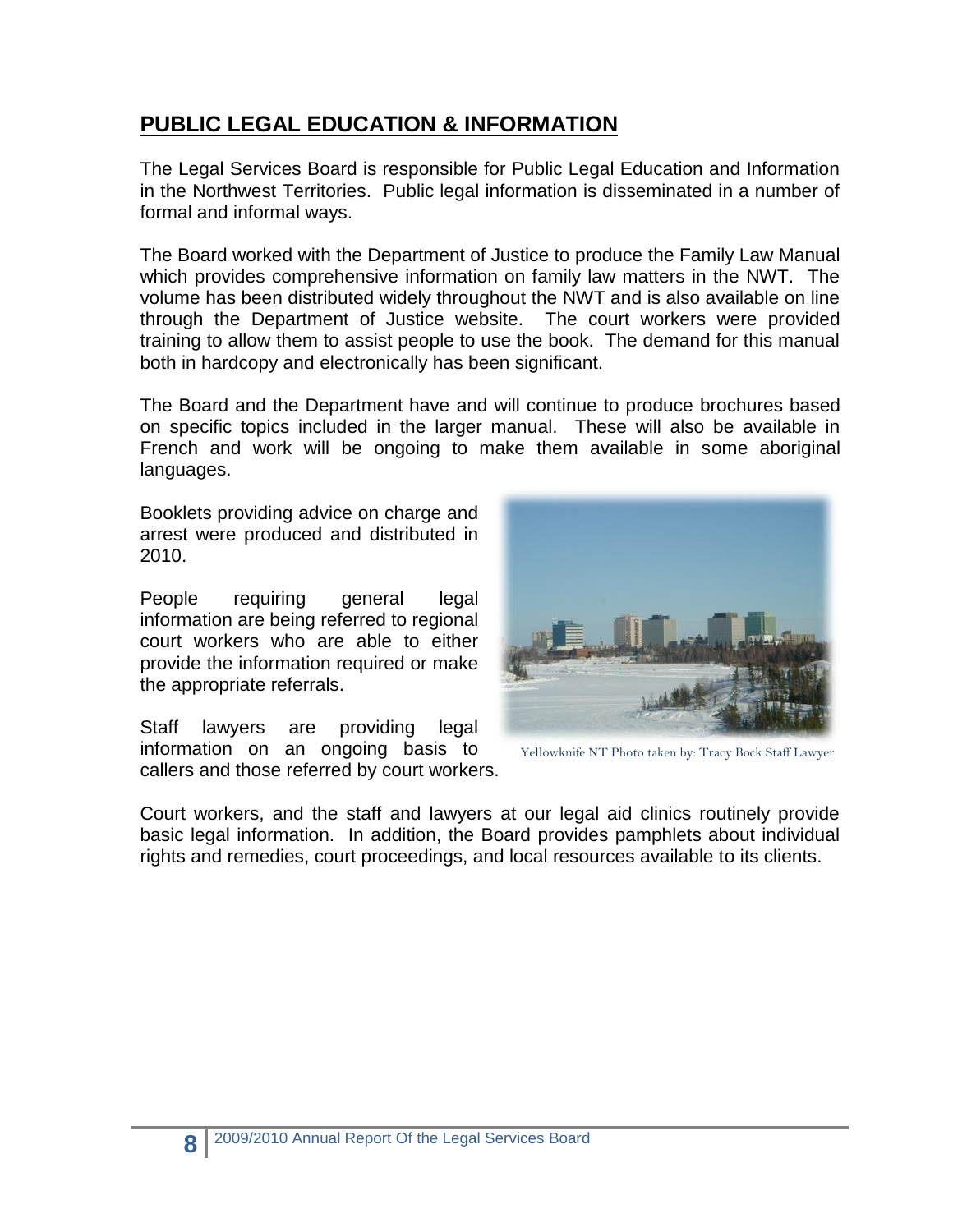# **LEGAL AID COVERAGE**

### **Youth Applications –** *Youth Criminal Justice Act (Canada), Youth Justice Act (NWT)*

Legal services are generally provided to financially eligible youth charged with offences under the *Criminal Code* and who are required to make an appearance before a Territorial Youth Court Judge or if a matter is brought before the NWT Supreme Court or Court of Appeal. The Board does assess family income when looking at eligibility. On occasion, legal aid coverage may be extended to cover matters in the Justice of the Peace Court.

Legal aid coverage is not provided for youth for criminal or other statutory offences where the matter(s) are proceeding by way of summary conviction unless:

- 1. There is a reasonable possibility that upon conviction the youth may be incarcerated by way of open or closed or secure custody;
- 2. There is a reasonable possibility that upon conviction, the youth's livelihood may be prejudiced; or
- 3. There exist, in the opinion of the Executive Director, special circumstances.

### **Adult Applications –** *Criminal Code*

Although an applicant may be financially eligible for legal aid, the Board or Executive Director can refuse to provide legal aid coverage for certain offences as set out in the Act and Regulations.

#### **Presumed Eligibility**

Presumed eligibility arises only in the context of criminal law. Clients who first appear in Territorial court are presumed eligible for legal aid and are provided assistance with preliminary or straightforward matters that duty counsel can deal with in a summary fashion. This includes guilty pleas and non-complex sentencing hearings. If the lawyer determines that the matter requires a preliminary inquiry, trial or a more complex sentencing, the client is told to apply for legal aid to have a lawyer appointed.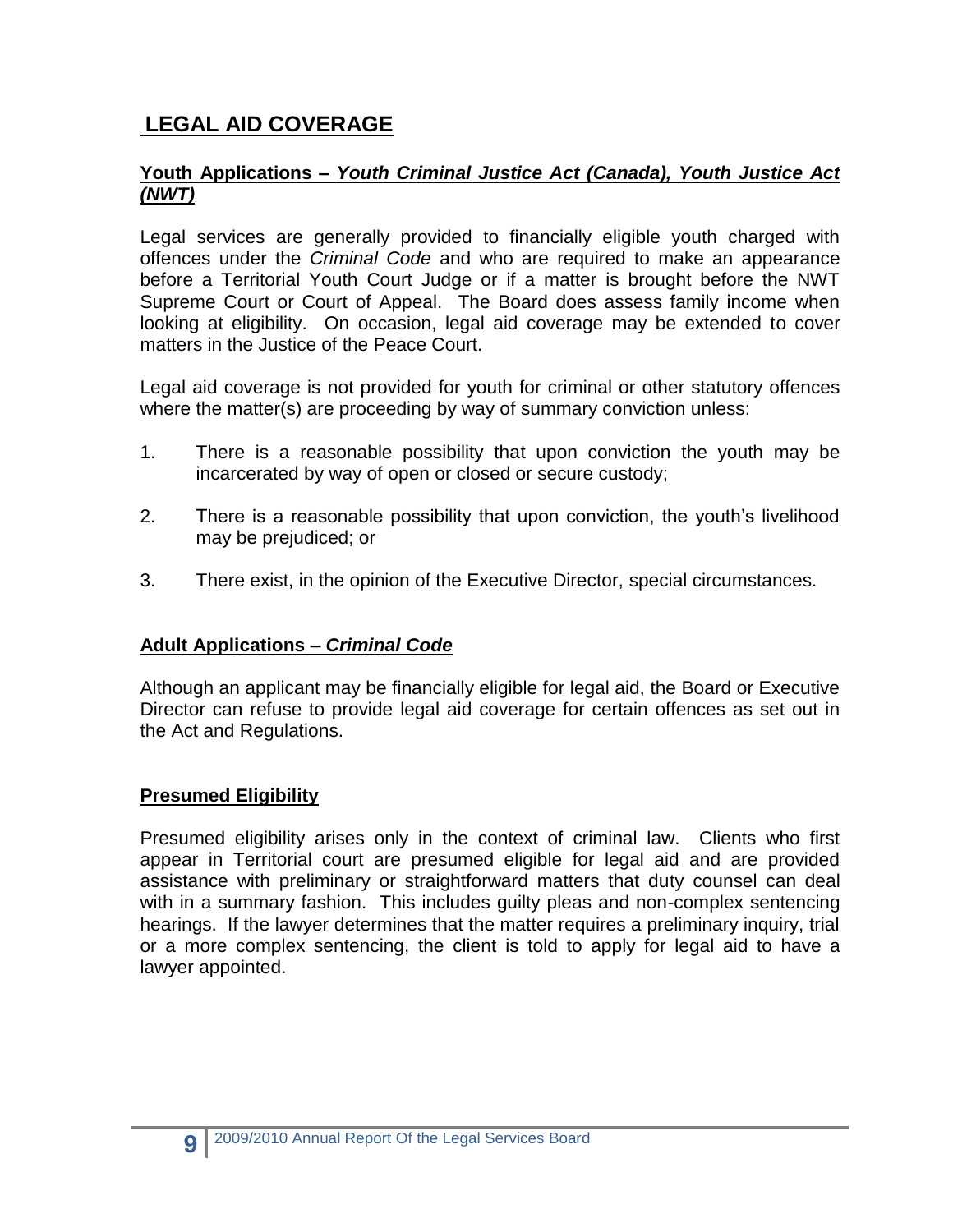### **Civil Applications**

The *Act* authorizes the provision of legal aid services on a discretionary basis for some civil matters. The *Act* and *Regulations* specify that certain civil cases are not covered. The Executive Director may refuse to authorize legal aid if the civil case is of the type when a lawyer would ordinarily agree to act on a contingency basis.

Examples of civil related matters that have received legal aid coverage: workers' compensation appeals, residential tenancy appeals, and wrongful dismissal in certain cases.

### **Family Law Applications**

Legal aid is generally provided to financially eligible applicants in matters involving family breakdowns when there are issues relating to children, spousal support, family violence or in matters relating to child protection.

After a client completes an application for legal aid assistance involving a family law matter, a request goes out to one of the staff lawyers or a member of the family law panel for a legal opinion. The lawyer must advise the Legal Services Board on the merits of the matter. If the opinion is that there is no merit in proceeding, the applicant will receive a Notice of Denial of Legal Aid and an explanation of the reason for the denial.

Approved matters are usually assigned according to the date of application. An exception is made, and matters are given priority in assignment, when the client is facing a court date, the matter involves family violence or the client is facing child protection proceedings.

### **Residency and Reciprocity**

A person who is not ordinarily resident in Canada is not eligible for legal aid coverage except in relation to charges under two federal Acts.

The Legal Services Board of the NWT is a participant in the Inter-Provincial Reciprocity Agreement that allows legal aid coverage to be extended to applicants from any jurisdiction that require assistance with a civil or family matter arising in another Canadian jurisdiction. The costs of providing the service are borne by the legal aid plan in the jurisdiction where the matter is to be heard. The NWT program uses this service almost exclusively in the family law area.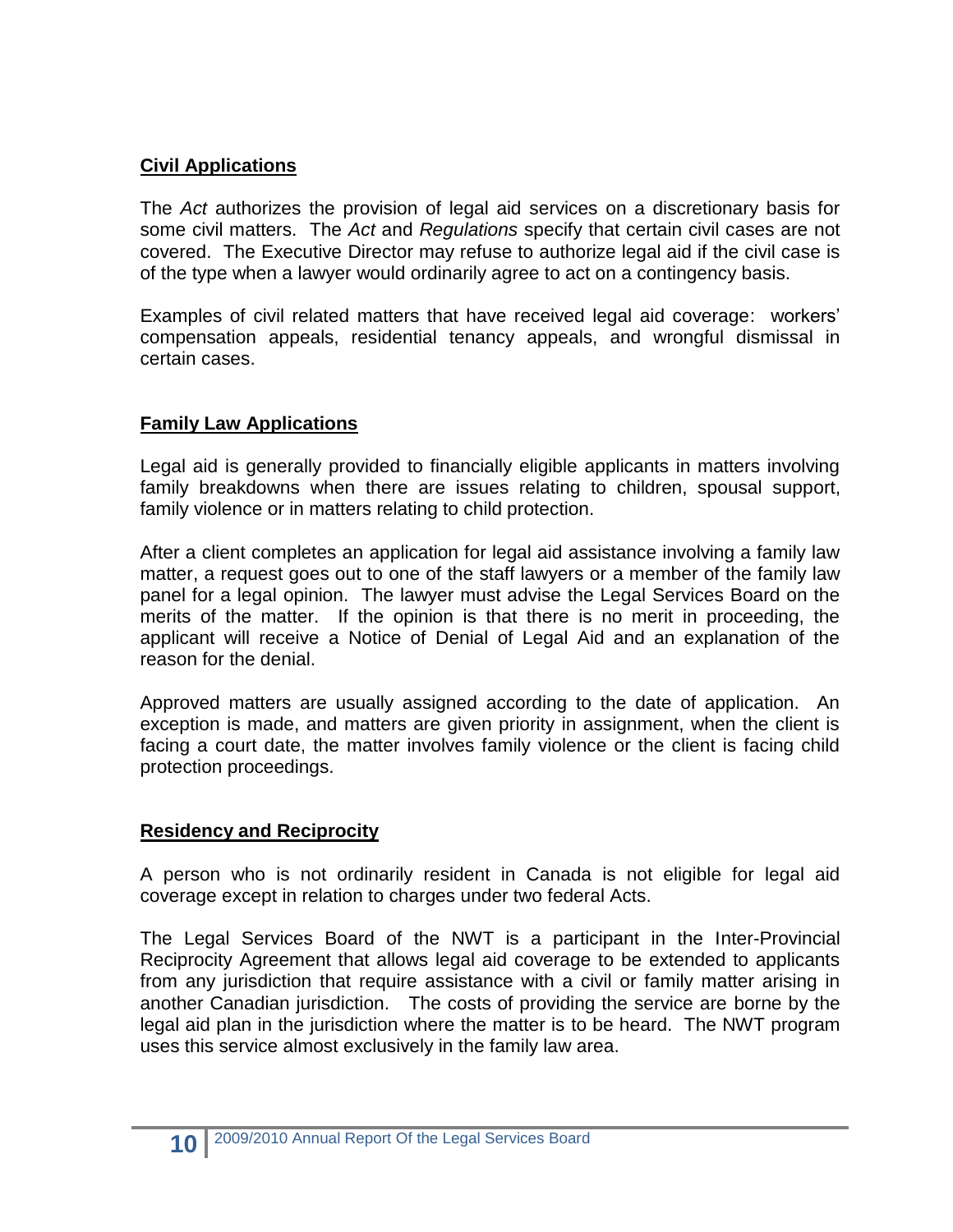# **FINANCIAL ELIGIBILITY**

### **Legal Aid Applications**

People must complete an application to receive legal aid. The Board uses standard forms and court workers take the applications in person or by telephone. Applicants are usually required to provide detailed financial information with backup documents. This information includes a statement of income for the applicant and anyone living in the household plus a detailed statement of expenses, liabilities, debts, and assets. This information is used to determine an individual's eligibility for legal aid.

Board employees review applications in detail to determine the applicant's financial eligibility. Eligible applicants are assigned duty counsel for criminal matters or go into a rotational assignment process for family and civil law matters. Applicants who are not financially eligible are sent a notice of denial. All applicants can appeal a denial to the Executive Director and then to the Legal Services Board.

In some cases, using criteria set out in the *Act* and *Regulations*, the staff may determine that an applicant can make a contribution to the cost of their legal aid services. A conditional authorization for legal aid is given to the applicant requiring a contribution in order to receive legal aid. Usually applicants have a set time period to make their contributions. Some applicants are assessed a contribution to be paid on the completion of their file as it is expected there will be a financial gain for the client at that time. In cases involving property division, applicants maybe subject to a full recovery of fees and disbursements incurred on their behalf.

Contributions and recoveries are deposited into the Government of the NWT Consolidated Revenue Fund and are not used to directly offset the cost of legal aid.

### **Financial Eligibility for Youth, Minors and Infant Children**

In determining whether a youth, as defined by the *Youth Criminal Justice Act*, (Canada) (12 years of age but less than 18 years of age), or a minor, within the meaning of the *Age of Majority Act,* is eligible for legal aid, the Legal Services Board must consider the financial eligibility criteria of the youth's parents or guardians. The Board does exercise discretion when making a determination. For example, if a youth or minor's interests conflict with that of the parent(s) then the Board will provide legal aid services even if the youth may not be financially eligible.

The Legal Services Board has an arrangement with the Director of Child and Family Services, Department of Health and Social Services, to recover the costs of appointing legal counsel for children when the Court has ordered that the children require their own lawyer in child protection proceedings under the *Child and Family Services Act*.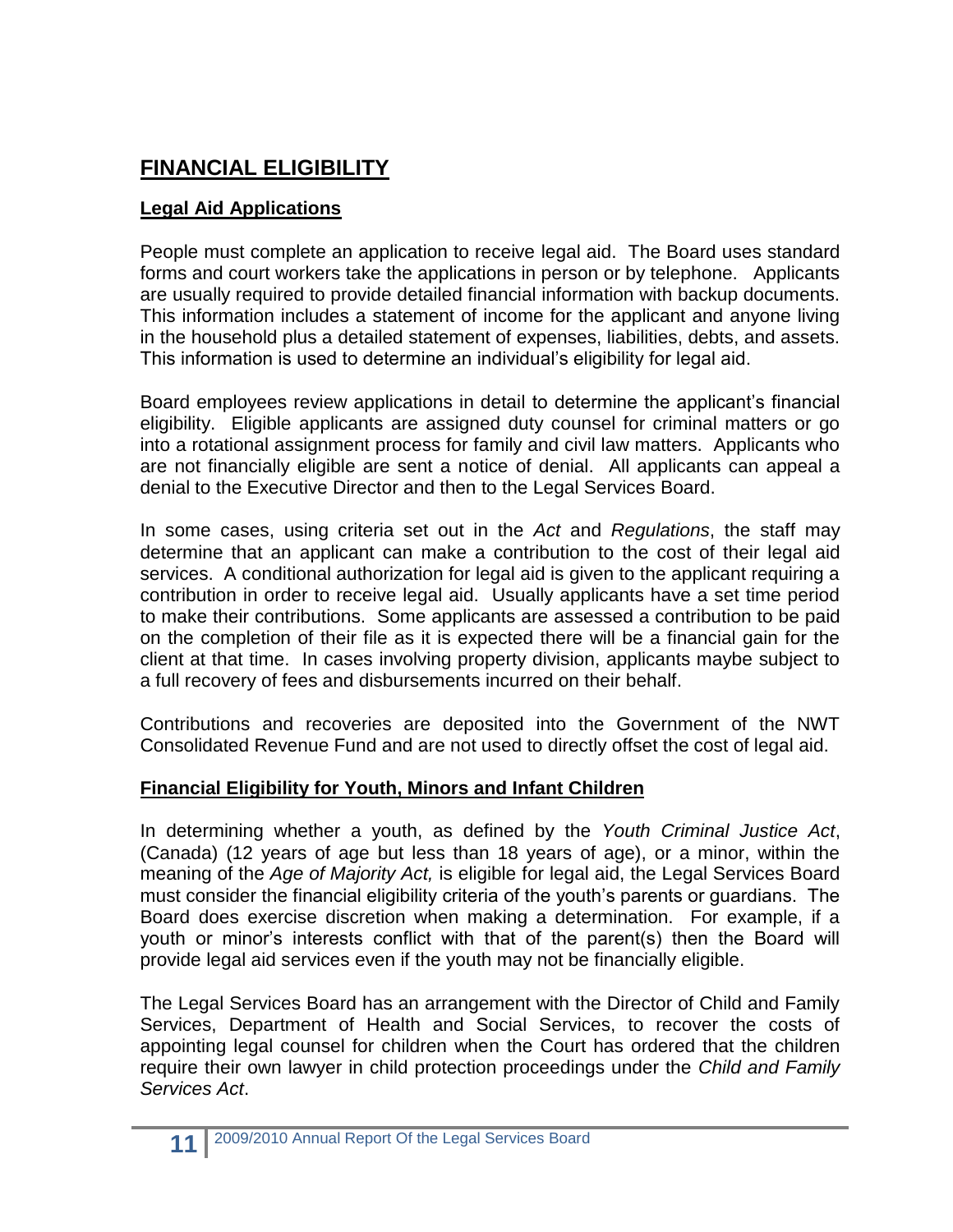# **LEGAL AID ASSIGNMENTS**

### **Panels**

The *Legal Services Act* requires work be assigned to members of the Panel in rotation on a fair and equitable basis. The Executive Director assigns approved applicants a lawyer from the Legal Aid Panel. Lawyers located in communities other than Yellowknife get priority for legal aid assignments in their community and the surrounding area for reasons of economic efficiency.

### **Choice of Counsel**

Applicants do not get to choose a lawyer unless they are charged with offences for which the maximum penalty, if convicted, is life imprisonment. However, there is no choice of counsel where an applicant is charged with break and enter under the *Criminal Code* or a trafficking offence under the *Controlled Drugs & Substances Act* (CDSA) where life imprisonment is the maximum sentence. An approved applicant who has choice of counsel can choose any lawyer resident in the Northwest Territories who is on the panel and willing and able to take the case.

### **Circuit Counsel**

The *Legal Services Act* requires the Board to have at least one lawyer (circuit counsel) accompany the Supreme and Territorial Court on all circuits where a lawyer may be required for the delivery of legal aid on the circuit. Applicants for such services are subject to the same criteria as all other applicants who need legal services.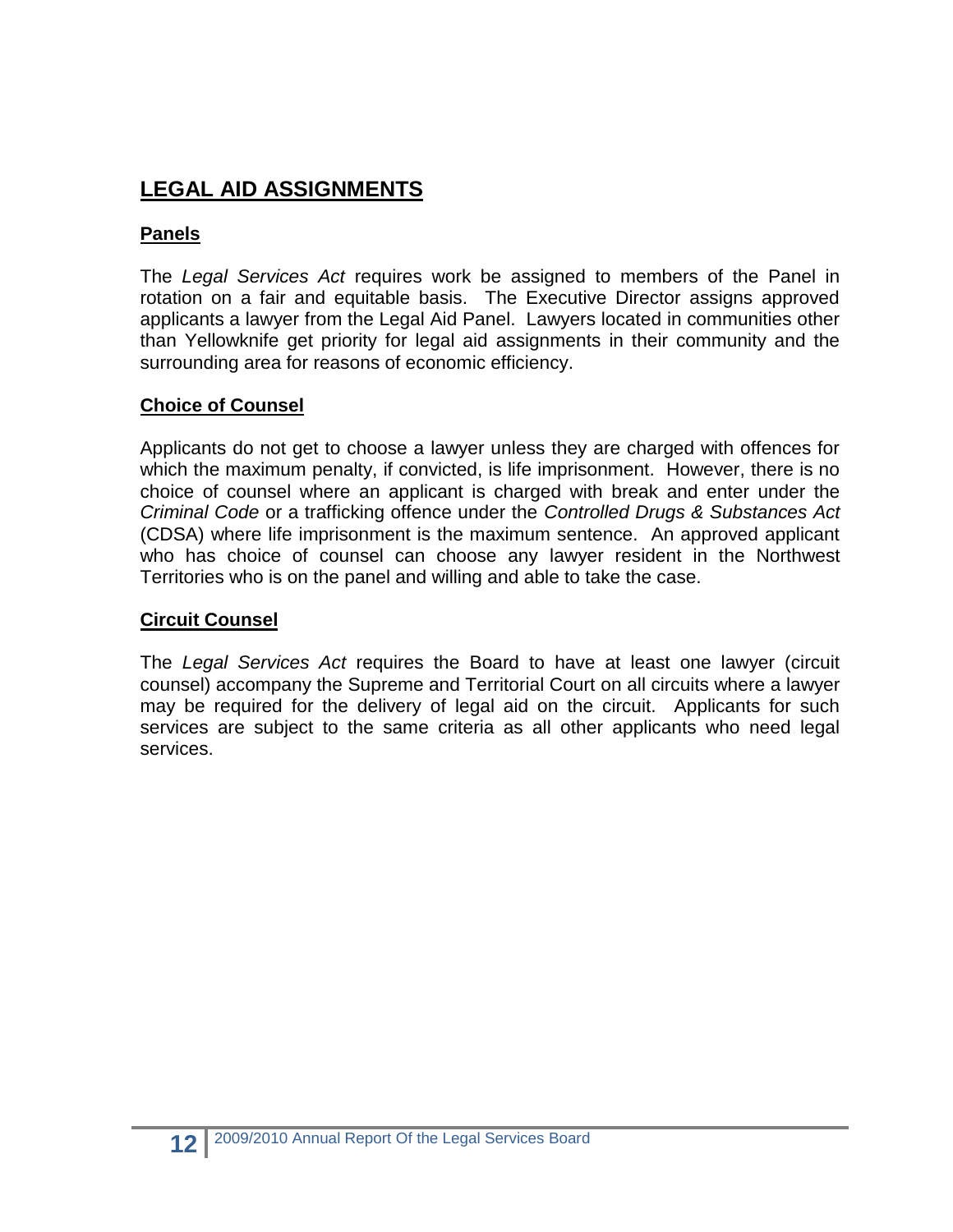# **LEGAL SERVICES CLINICS**

### **Yellowknife Law Office**

The Yellowknife Law Office was staffed during this year with three family law lawyers, four criminal law lawyers, one articling student and one support staff member. All lawyers provide services throughout the NWT.

### **Beaufort Delta Legal Services Clinic**

The Beaufort Delta Legal Services Clinic operates in Inuvik and provides services to all communities in the region. This year it was staffed with one family lawyer. Criminal law services in the region were provided by travelling defence counsel at all circuits.

### **Family Law Clinic**

The Family Law Clinic in Yellowknife was staffed with two lawyers and one support staff. The staff lawyers provide services exclusively in the family law area to clients throughout the NWT.

## **APPEALS**

Some decisions made by the Executive Director may be subject to an appeal to the Board. If an applicant is assessed a contribution or denied legal aid, the applicant can appeal the decision by providing written notice of his/her intention to appeal and the Executive Director shall bring the matter before the Board for an appeal hearing.

Lawyers also have the right to appeal the Executive Director's taxation of an account. Written notice is required and the Executive Director is required to bring the matter to the Board for an appeal hearing. There is no right of appeal from the Board's decision.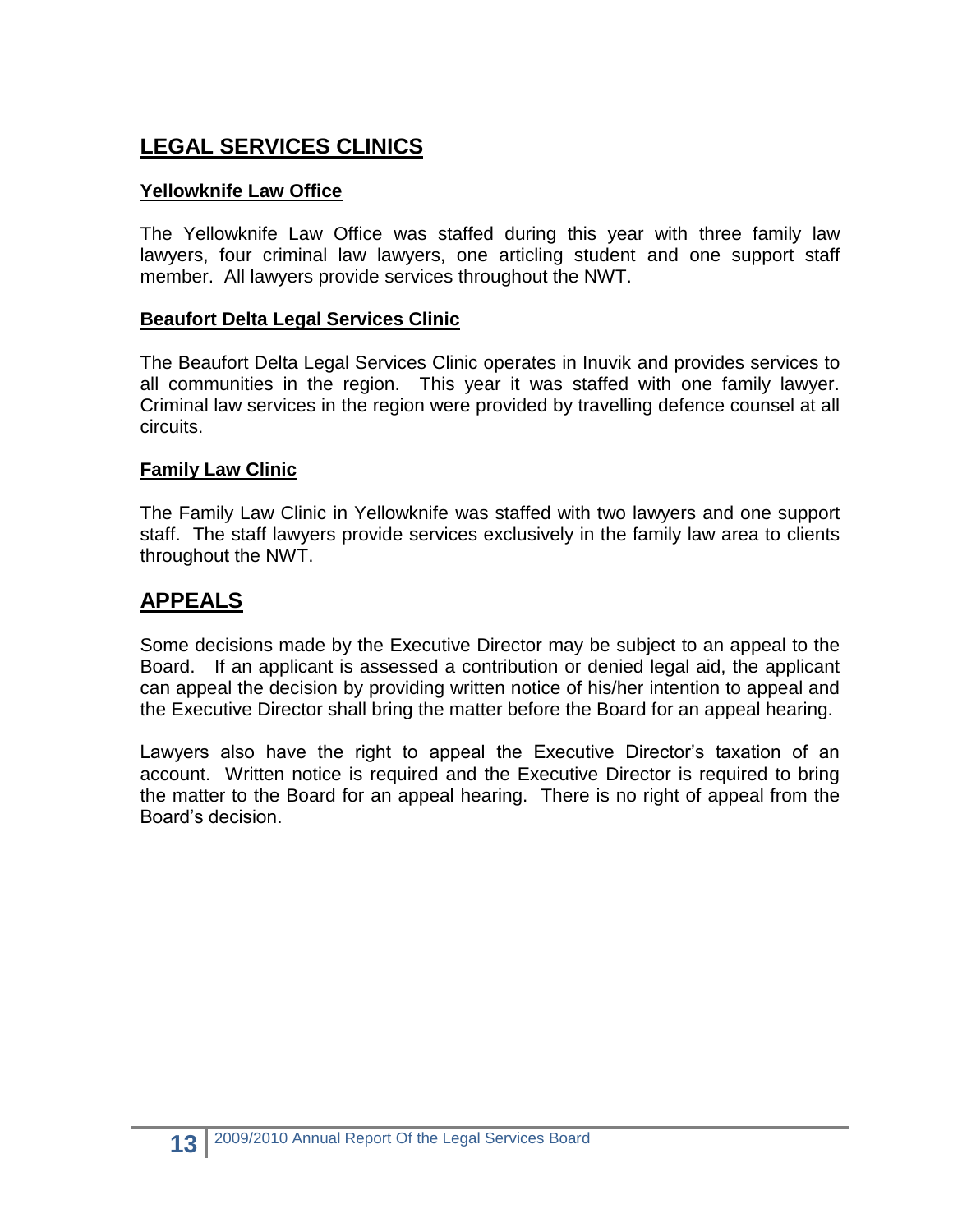### **ADMINISTRATION AND FINANCE**

### **Funding for the Legal Services Board**

The Legislative Assembly allocates money to the Legal Services Board to administer the *Legal Services Act* and provide legal services and other programs under the *Act.* The GNWT receives funding for the Legal Aid



Fort Smith, NT Photo taken by: Tracy Bock Staff Lawyer

Program, aboriginal court workers, and public legal education through the Access to Justice Agreement with the Federal Government. Federal funding has been set at \$1,972,327 since 2006/07. Additional special projects have been funded by the Federal Government from time to time.

The GNWT has committed additional funding to establish a new law clinic in Yellowknife and increase the number of staff lawyer positions to a total of fourteen in 2011/12. Any deficits incurred by the Legal Services Board are covered by the GNWT Department of Justice. Any change in that arrangement would mean requesting a supplementary appropriation from the Legislative Assembly.

### **Personnel**

The staff of the Legal Services Board are appointed and employed under the *Public Service Act* and are public servants in the Department of Justice. The Department of Human Resources provides personnel services to the Board.

### **Financial Services**

Financial services are provided by the Department of Justice. Since the Board does not hold separate funds, it is not audited separately from the Department of Justice. An annual independent audit is completed for compliance with the Access to Justice Agreement with Canada.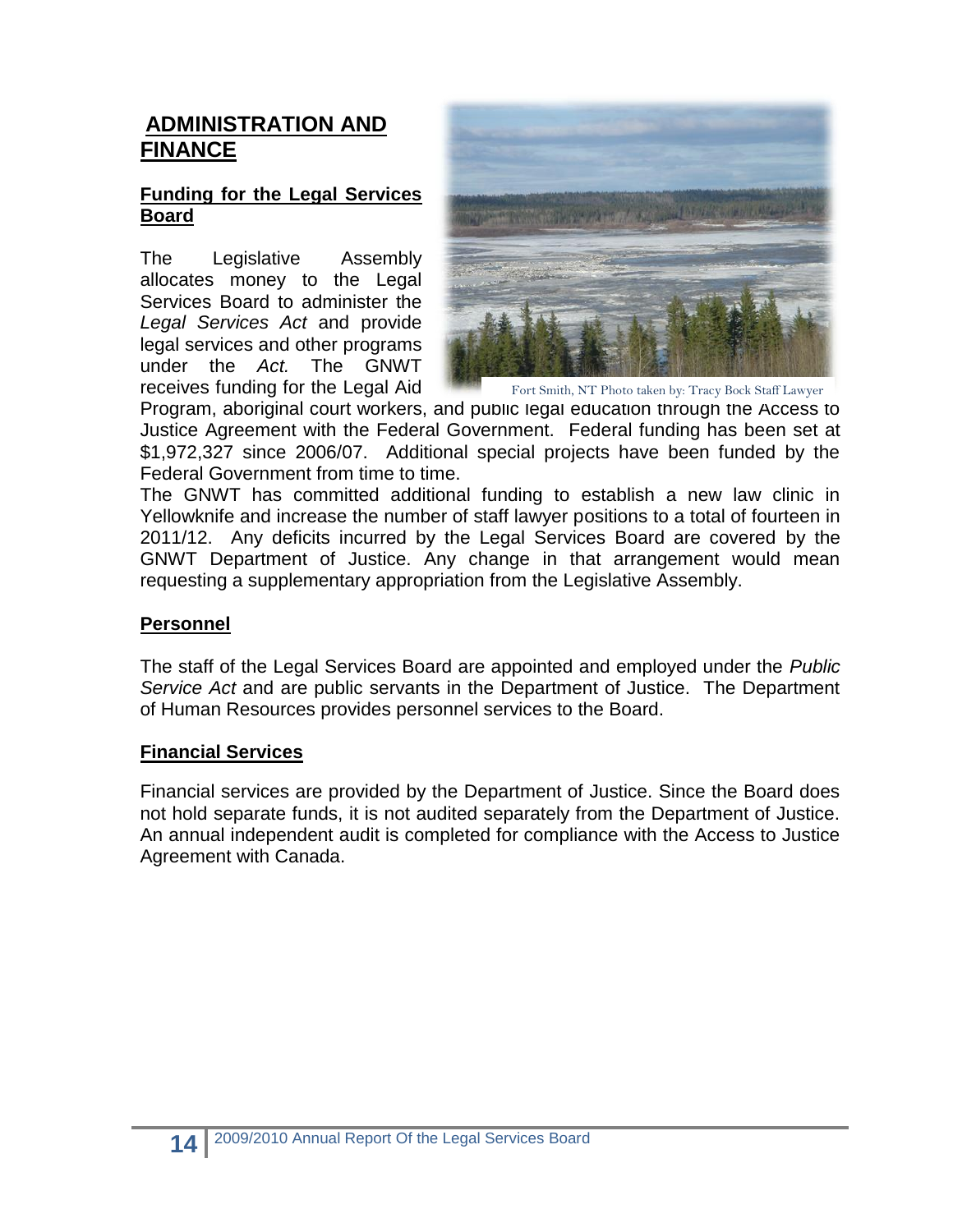## **LEGAL AID TARIFF\***

| Experience        | Hourly Rates (\$) | Daily Rates(\$) |  |
|-------------------|-------------------|-----------------|--|
|                   |                   |                 |  |
| Student at law    | 53                | 307             |  |
| Less than 4 years | 81                | 465             |  |
| 4-6 years         | 93                | 576             |  |
| 7-10 years        | 114               | 681             |  |
| 11 & more years   | 135               | 805             |  |

The rates are the same regardless of the level of court.

### **STAFF LAWYER SALARIES**

Staff lawyers, as GNWT employees, are paid according to the pay scales established for GNWT legal counsel. These rates are based on legal experience and were as follows for 2009-2010

| Legal Counsel I          | $83,597 - 94,907$     |
|--------------------------|-----------------------|
| Legal Counsel II         | $91,514 - 103,857$    |
| <b>Legal Counsel III</b> | $100, 152 - 113, 685$ |
| <b>Legal Counsel IV</b>  | $109,551 - 124,332$   |
| Legal Counsel V          | $114,582 - 130,065$   |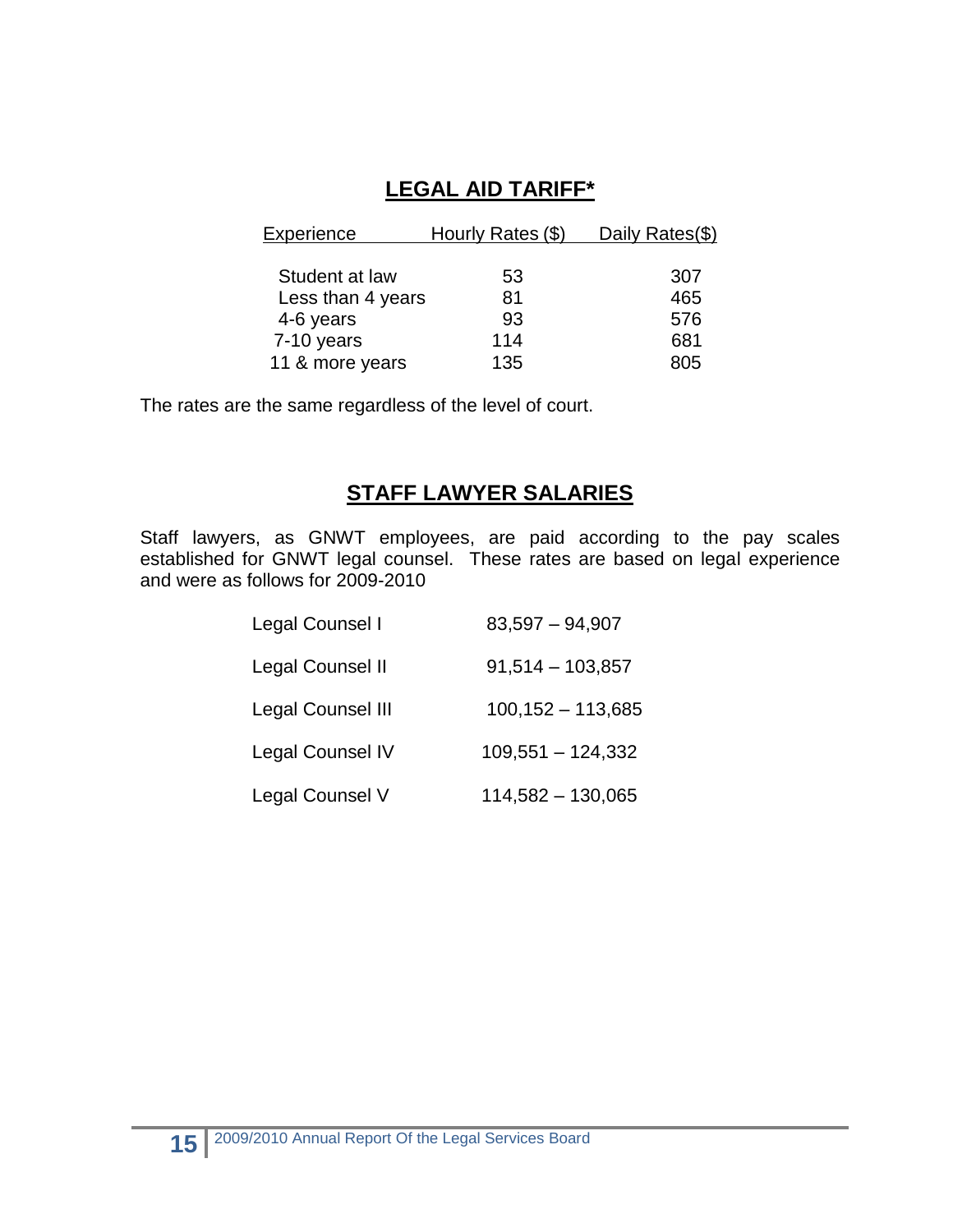# **Financial Report 2009/10**

|                                                            | <b>Actual Expense</b> | 2009/10 Main<br><b>Estimate</b> | <b>Year Variance</b> |
|------------------------------------------------------------|-----------------------|---------------------------------|----------------------|
| <b>Legal Services Board</b><br><b>Administration</b>       |                       |                                 |                      |
| <b>Staff Wages and Benefits</b>                            | 729,500               | 511,000                         | (218,500)            |
| <b>Operations &amp; Maintenance Expenses</b>               | 91,743                | 38,000                          | (53,743)             |
| <b>Public Education</b>                                    | 13,763                |                                 | 13,763)              |
| <b>Total Administration</b>                                | 835,006               | 549,000                         | (286,006)            |
| <b>Court Workers</b>                                       |                       |                                 |                      |
| <b>Staff Wages and Benefits</b>                            | 763,320               | 1,079,000                       | 315,680              |
| <b>Operations &amp; Maintenance Expenses</b>               | 39,343                | 32,000                          | (7,343)              |
| Travel                                                     | 74,162                | 41,000                          | (33, 162)            |
| <b>Total Court Workers</b>                                 | 876,825               | 1,152,000                       | 275,175              |
|                                                            |                       |                                 |                      |
| <b>Legal Aid Staff Lawyers</b>                             |                       |                                 |                      |
| <b>Staff Wages &amp; Benefits</b>                          | 1,355,839             | 1,506,000                       | 150,161              |
| Operations, Maintenance                                    | 152,322               | 106,000                         | (46, 322)            |
| <b>Total Legal Aid Staff Lawyers</b>                       | 1,508,161             | 1,612,000                       | 103,849              |
|                                                            |                       |                                 |                      |
| <b>Legal Services Board</b>                                |                       |                                 |                      |
| <b>Board Expenses</b>                                      | 4,272                 | 0                               | (4,272)              |
|                                                            |                       |                                 |                      |
| <b>Legal Aid Fees &amp; Disbursements</b>                  |                       |                                 |                      |
| Legal Aid Fees/Disbursements                               | 1,493,000             | 1,626,000                       | 133,000              |
| <b>Circuit Travel expenses</b><br>(includes staff lawyers) | 403,136               | 224,000                         | (179, 136)           |
|                                                            |                       |                                 |                      |
| <b>Total Legal Aid Fees &amp;</b><br><b>Disbursements</b>  | 1,896,136             | 1,850,000                       | (46, 136)            |
|                                                            |                       |                                 |                      |
| <b>TOTAL</b>                                               | 5, 120, 400           | 5,163,000                       | 42,600               |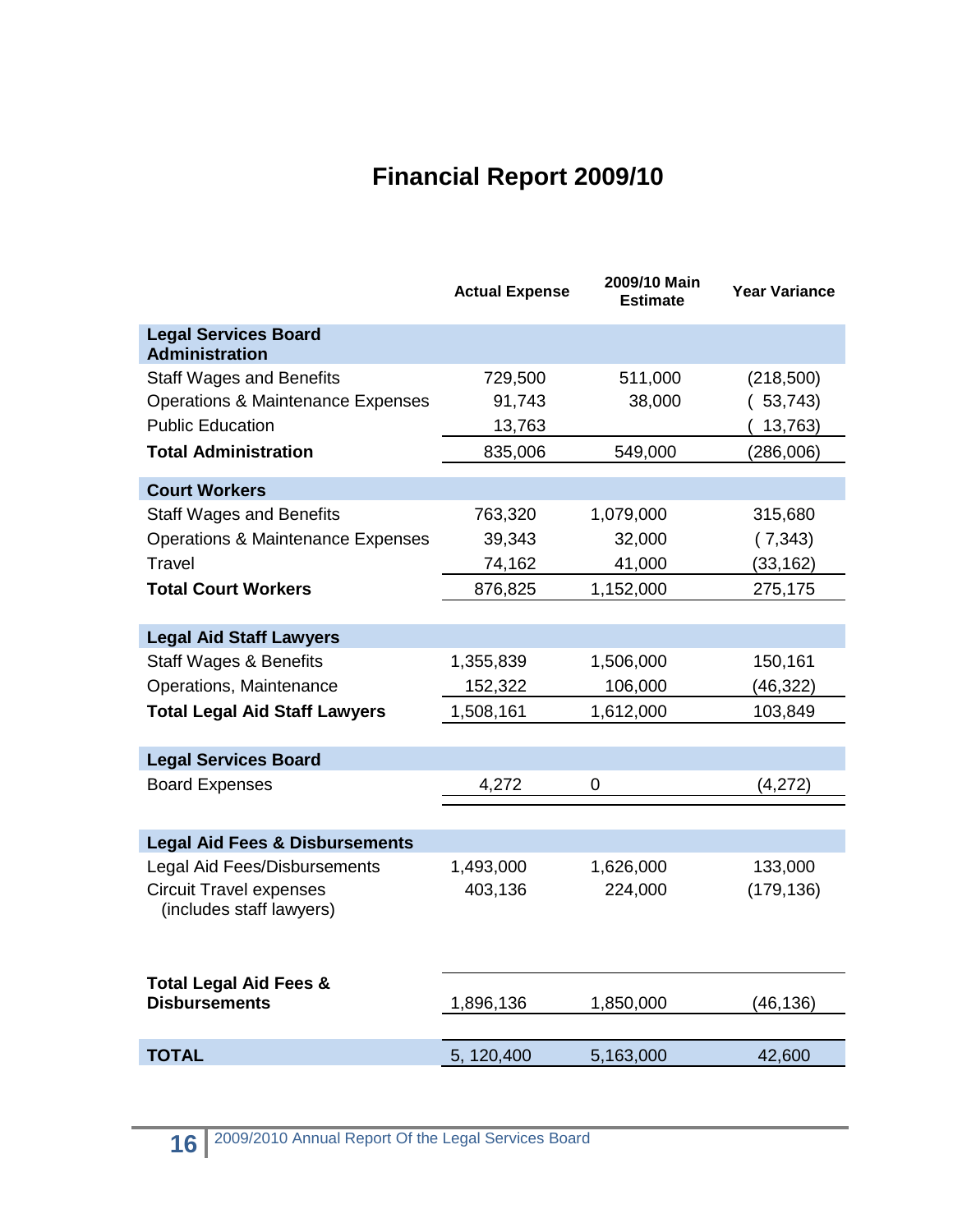# **STATISTICAL REPORTS FOR 2009/10**



**Applications Received 2009/10** 

| Fiscal Year | <b>Applications</b><br>Received |
|-------------|---------------------------------|
| 2009/10     | 1785                            |
| 2008/09     | 1569                            |
| 2007/08     | 1518                            |
| 2006/07     | 1455                            |
| 2005/06     | 1519                            |
| 2004/05     | 1435                            |
| 2003/04     | 1522                            |
| 2002/03     | 1374                            |
| 2001/02     | 1146                            |
| 2000/01     | 1277                            |
| 1999/00     | 1709                            |
| 1998/99     | 1748                            |

\*\*All application received for Criminal (adult & youth) matters and family/Civil matters for the NWT in the fiscal year 01 April 2009 to 31 March 2010.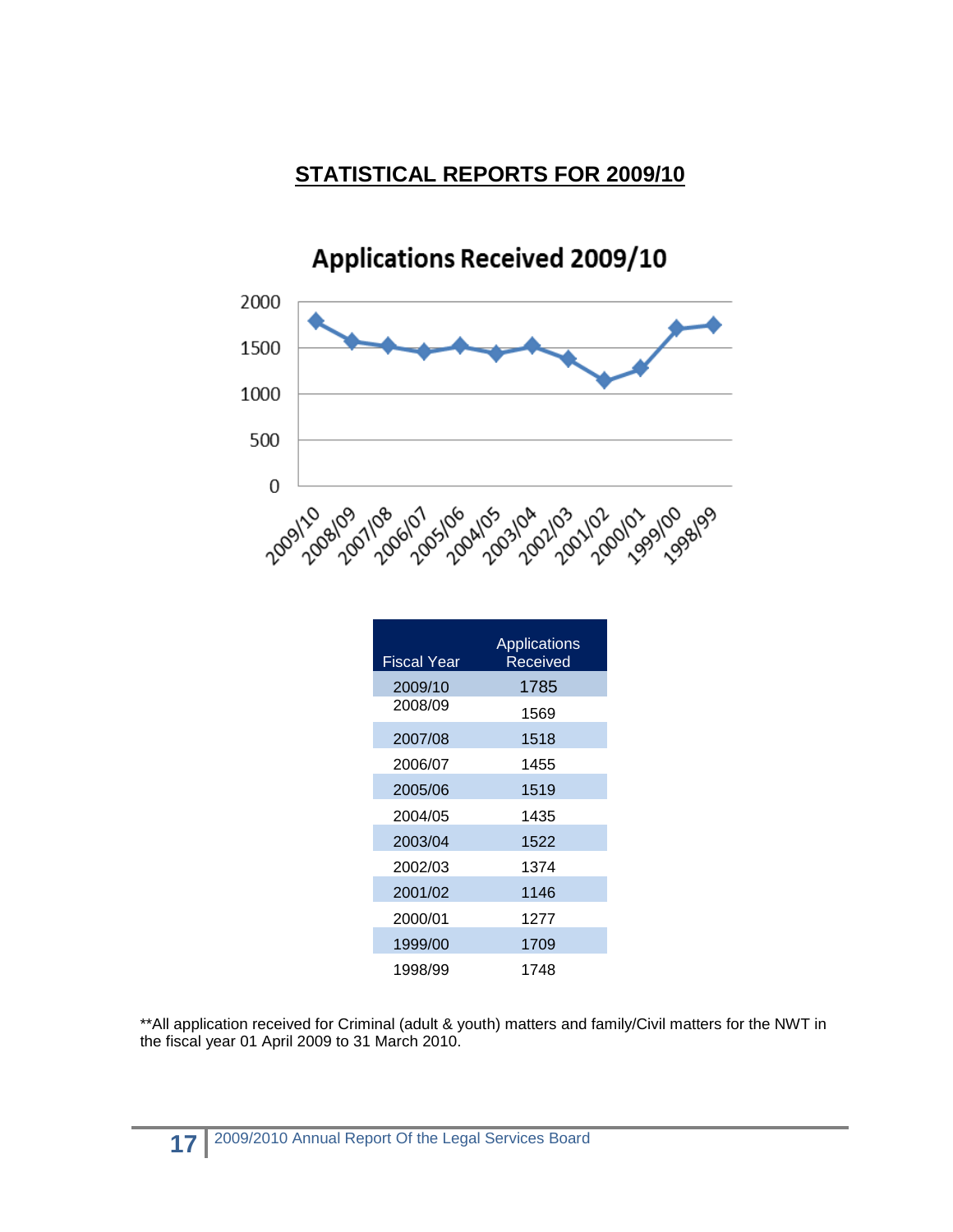# **Number of Applications Received**

| <b>Origin of Application</b> | 2006/07 | 2007/08 | 2008/09 | 2009/10 |
|------------------------------|---------|---------|---------|---------|
| Out of Territory             | 31      | 7       | 5       | 8       |
| <b>Beaufort Delta Region</b> | 361     | 357     | 331     | 388     |
| Sahtu Region                 | 106     | 100     | 144     | 81      |
| South Slave Region           | 222     | 277     | 289     | 387     |
| North Slave/Treaty 11        | 133     | 86      | 104     | 131     |
| Deh cho Region               | 101     | 59      | 88      | 120     |
| Yellowknife                  | 501     | 632     | 609     | 685     |

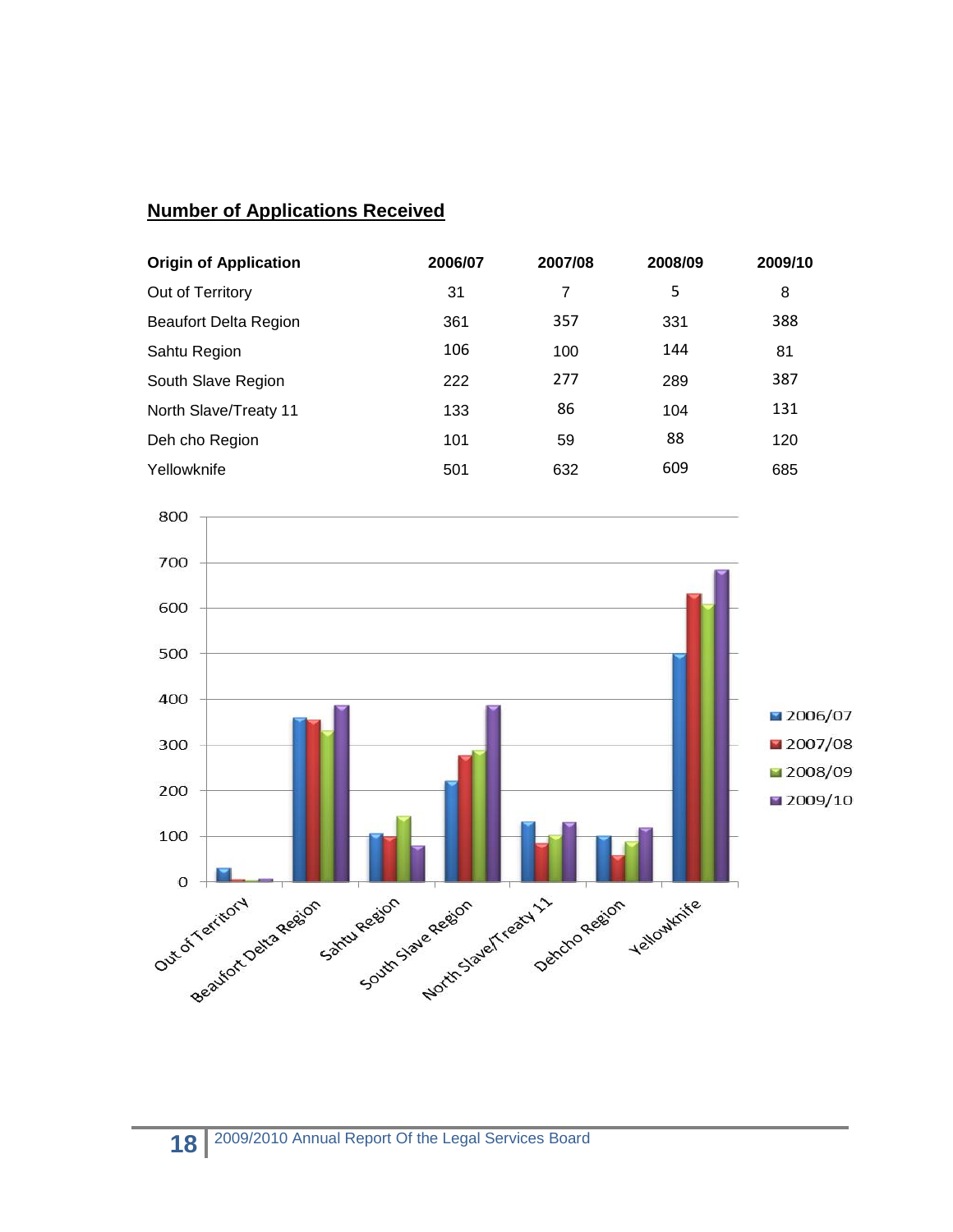| <b>Origin Of Application</b> | 2009/10 |
|------------------------------|---------|
| Out of Territory             | 0%      |
| <b>Beaufort Delta Region</b> | 22%     |
| Sahtu Region                 | 5%      |
| South Slave Region           | 21%     |
| North Slave/Treaty 11        | 7%      |
| Dehcho Region                | 7%      |
| Yellowknife                  | 38%     |

# **Origin Of Application by Regions** 2009/10



\*\*Out of Territory Applications received from Alberta, Newfoundland, Nunavut and Ontario account for less than 1% of total applications.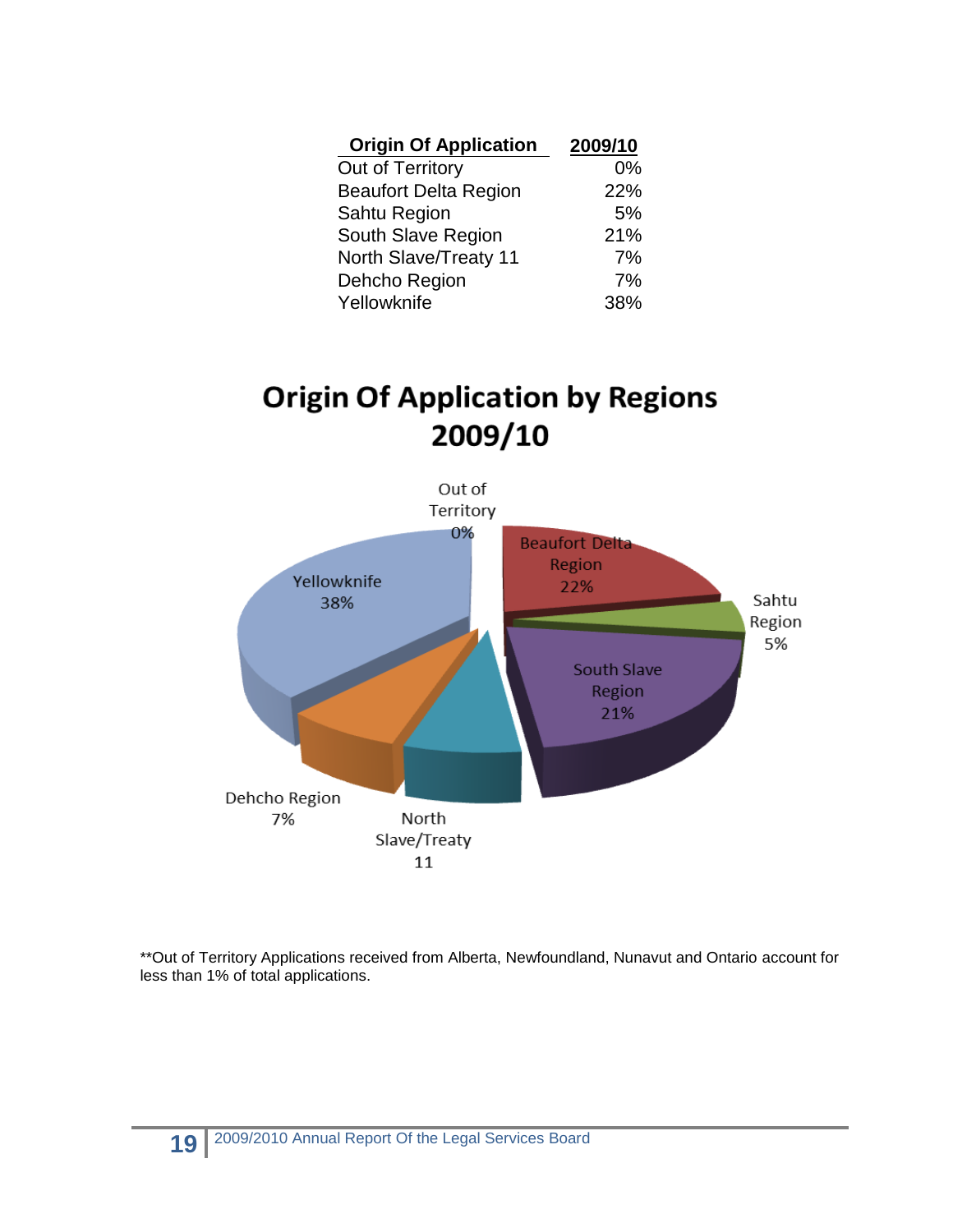

| Case<br><b>Type</b>             | 2000/01 | 2001/02 | 2002/03 | 2003/04 | 2004/05 | 2005/06 | 2006/07 | 2007/08 | 2008/09 | 2009/10 |
|---------------------------------|---------|---------|---------|---------|---------|---------|---------|---------|---------|---------|
| <b>Adult</b><br><b>Criminal</b> | 503     | 479     | 626     | 766     | 696     | 742     | 721     | 804     | 892     | 1108    |
| Youth<br>Criminal               | 48      | 57      | 86      | 62      | 75      | 111     | 67      | 69      | 66      | 48      |
| Family                          | 676     | 569     | 609     | 633     | 636     | 621     | 621     | 606     | 591     | 595     |
| Civil                           | 50      | 41      | 53      | 61      | 26      | 45      | 46      | 44      | 20      | 34      |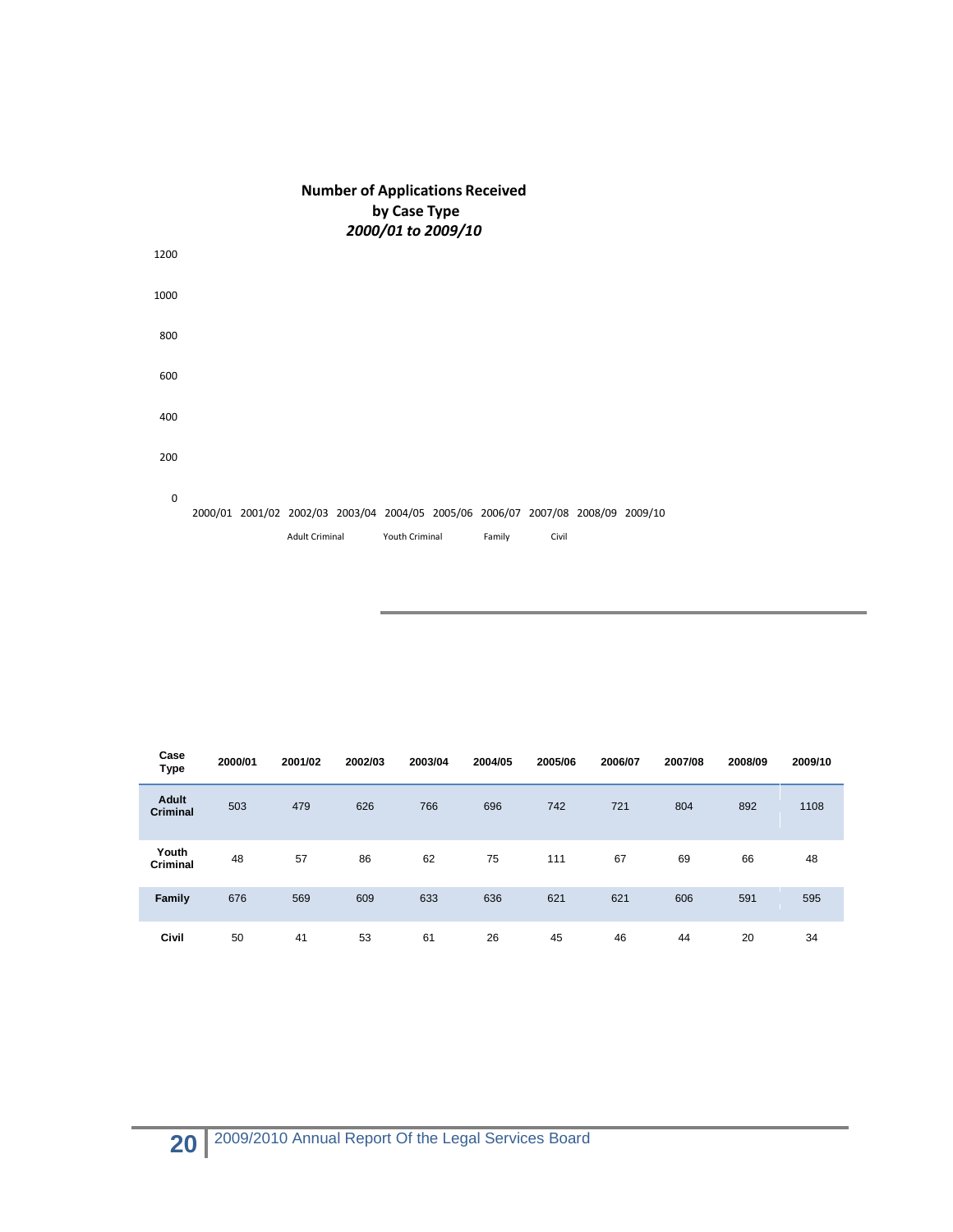### BRYDGES SERVCES NUMBER OF CALLS BY TYPE OR **MATTER/ADULT/YOUNG OFFENDER**



 $2007/08$  2008/09 2009/10

|                                      | 2007/08 | 2008/09 | 2009/10 |
|--------------------------------------|---------|---------|---------|
| Homicide                             | 2       | 10      | 10      |
| <b>Sexual Offences</b>               | 78      | 94      | 111     |
| Assaults                             | 360     | 545     | 670     |
| Robbery                              | 23      | 8       | 14      |
| Theft, B&E, Possession, etc.         | 133     | 146     | 200     |
| <b>Fraud, False Pretenses</b>        | 17      | 4       | 10      |
| Impaired, Breathalyser, Refusal      | 106     | 161     | 180     |
| Other Vehicle Offences               | 34      | 6       | 6       |
| <b>Other Criminal Codes Offences</b> | 311     | 395     | 590     |
| Other Fed./Terr. Offences            | 117     | 194     | 177     |
| <b>Yearly totals</b>                 | 1181    | 1563    | 1968    |

Phone calls made by detained persons that wish to exercise their right to legal advice upon arrest.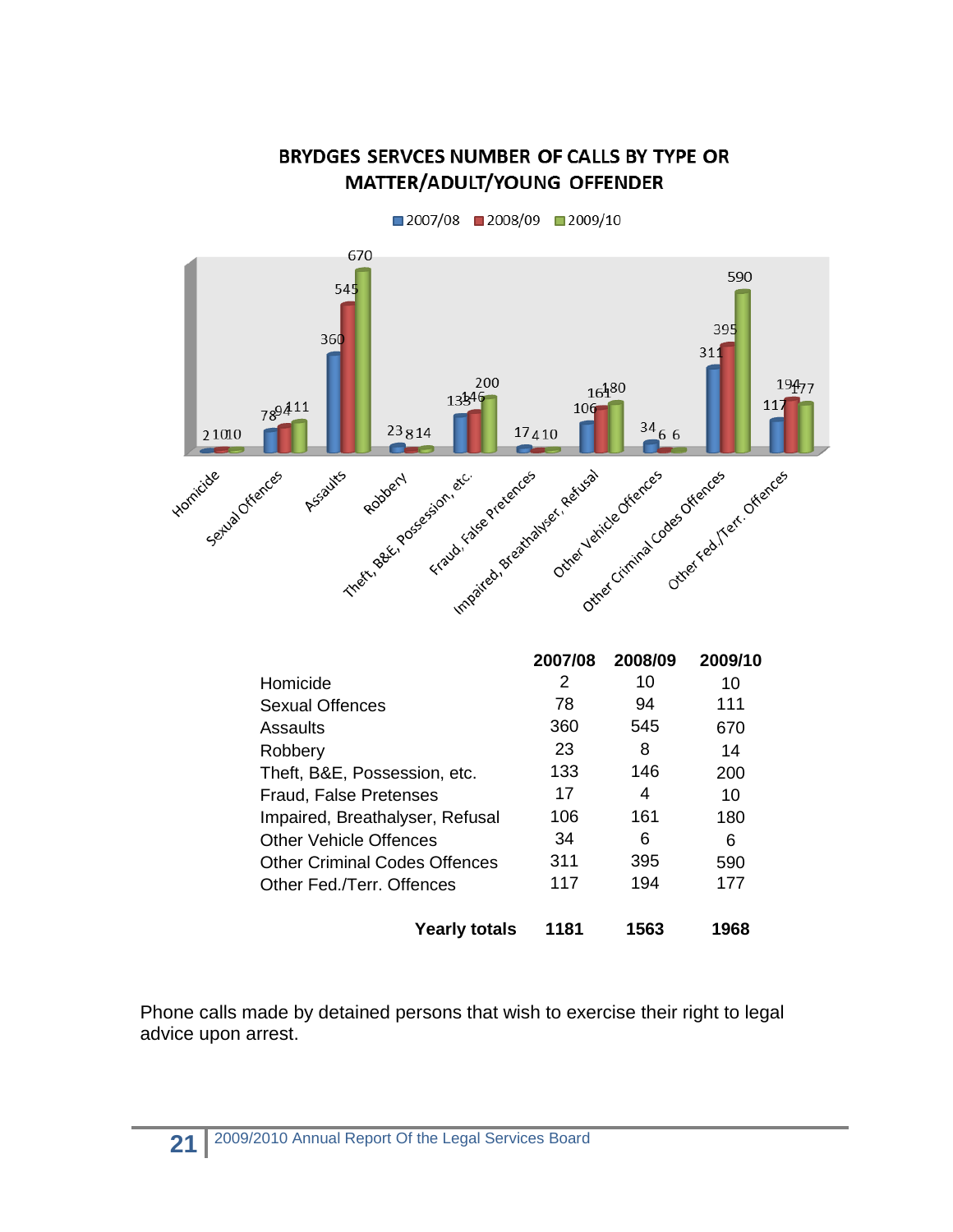

# **Presumed Eligibilty Statistics**

**Court Workers community referrals for** 2009/2010

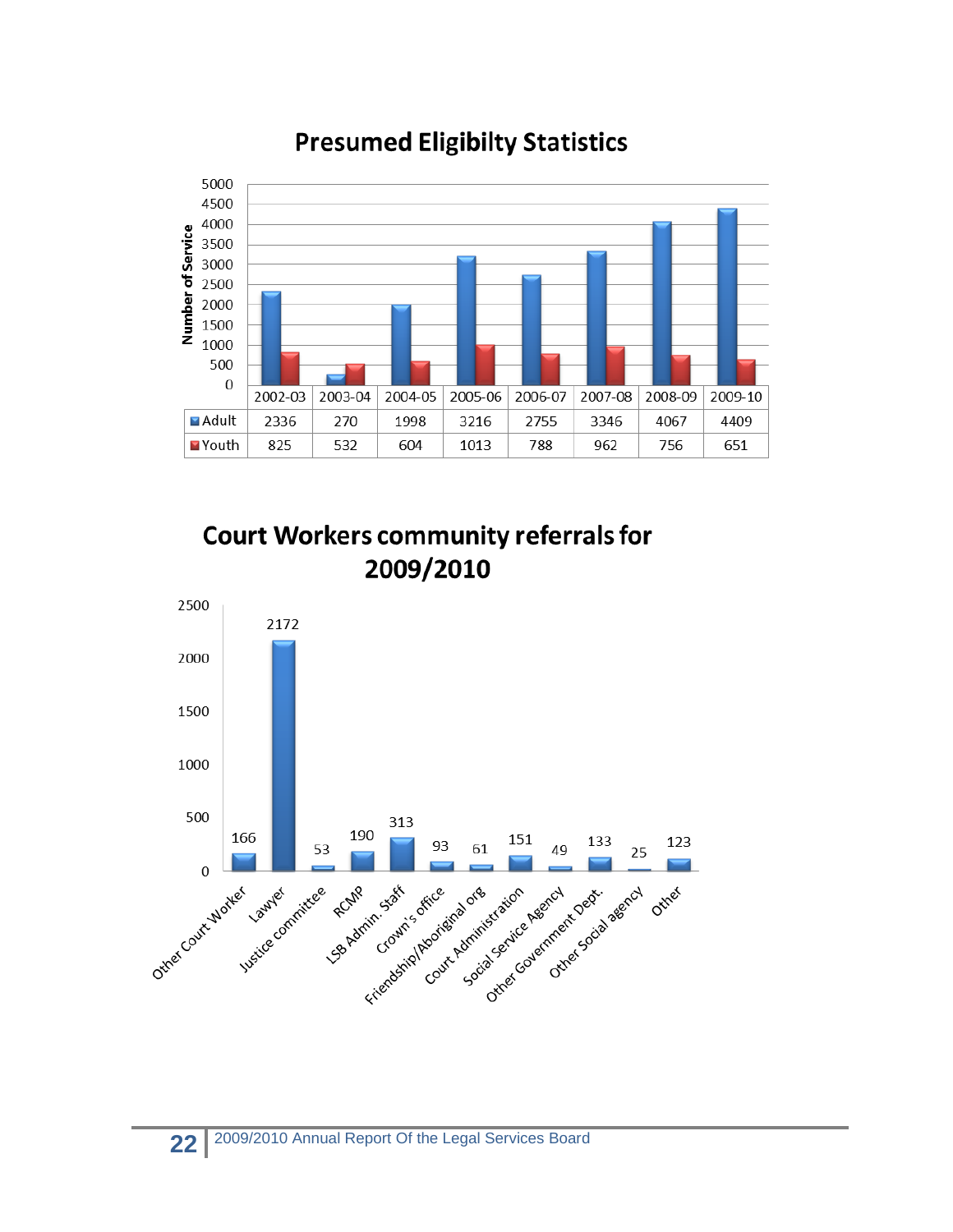